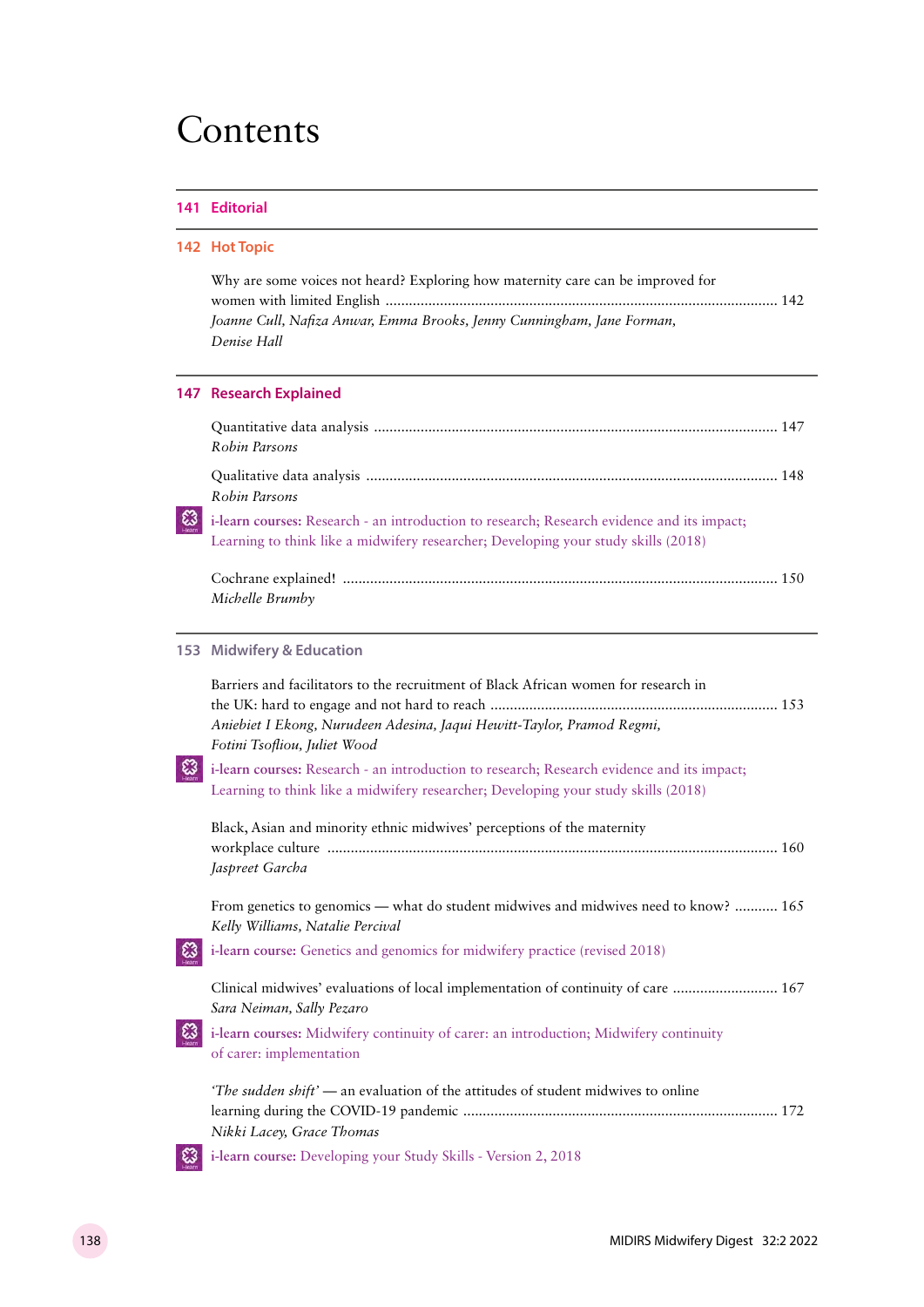|      | 178 Pregnancy                                                                                                                                                                                                                       |  |
|------|-------------------------------------------------------------------------------------------------------------------------------------------------------------------------------------------------------------------------------------|--|
|      | Vanessa Greening, Anna Calvert, Christine Jones, Konstantinos Karampatsas,<br>Kirsty Le Doare, Asma Khalil, Paul Heath, on behalf of the OpTIMUM study group                                                                        |  |
|      | i-learn courses: COVID-19 vaccine in pregnancy; Flu vaccination in pregnant women                                                                                                                                                   |  |
|      | Nutrition guidance for pregnancy — how can midwives help tackle this sensitive issue?  182<br>Nevine Gacich                                                                                                                         |  |
|      | i-learn courses: Nutrition in pregnancy; Obesity: supporting women; Obesity: the facts                                                                                                                                              |  |
|      | A new dawn for fetal medicine                                                                                                                                                                                                       |  |
|      | i-learn course: Genetics and genomics for midwifery practice (revised 2018)                                                                                                                                                         |  |
|      | First-time mothers' experiences of antenatal education during the COVID-19 pandemic                                                                                                                                                 |  |
|      | 201 Labour & Birth                                                                                                                                                                                                                  |  |
| تيكا | Midwives' experiences of providing intrapartum care to women with female<br>Maria Bajada, Georgette Spiteri<br>i-learn courses: Female genital mutilation; Mandatory reporting of female                                            |  |
|      | genital mutilation                                                                                                                                                                                                                  |  |
|      | Routine vaginal examinations compared to other methods for assessing progress of<br>labour to improve outcomes for women and babies at term (Cochrane Review)  208<br>Soo Downe, Gillian M L Gyte, Hannah G Dahlen, Mandisa Singata |  |
|      | Impact of obesity on uterine contractile activity during labour: A blinded analysis of<br>Tuija Hautakangas, Jukka Uotila, Joel Kontiainen, Heini Huhtala, Outi Palomäki                                                            |  |
|      |                                                                                                                                                                                                                                     |  |
|      | 211 Postnatal                                                                                                                                                                                                                       |  |
|      | An examination of the postulated postnatal outcomes associated with a<br>Lauren Mitchell                                                                                                                                            |  |
|      | i-learn course: Maternity PEARLS - perineal repair and suturing (revised 2016)                                                                                                                                                      |  |
|      | Midwifery care in the case of sudden unexpected postnatal collapse: advancing<br>clinical practice - a case study reflection to assist other midwives to explore their<br>Katie Prickett                                            |  |
|      | i-learn courses: Recognising the deteriorating postpartum woman; Maternal high<br>dependency care                                                                                                                                   |  |
|      | Identifying postnatal anxiety: comparison of self-identified and self-reported anxiety                                                                                                                                              |  |
|      | Gracia Fellmeth, Siân Harrison, Jenny McNeill, Fiona Lynn, Maggie Redshaw,<br>Fiona Alderdice                                                                                                                                       |  |